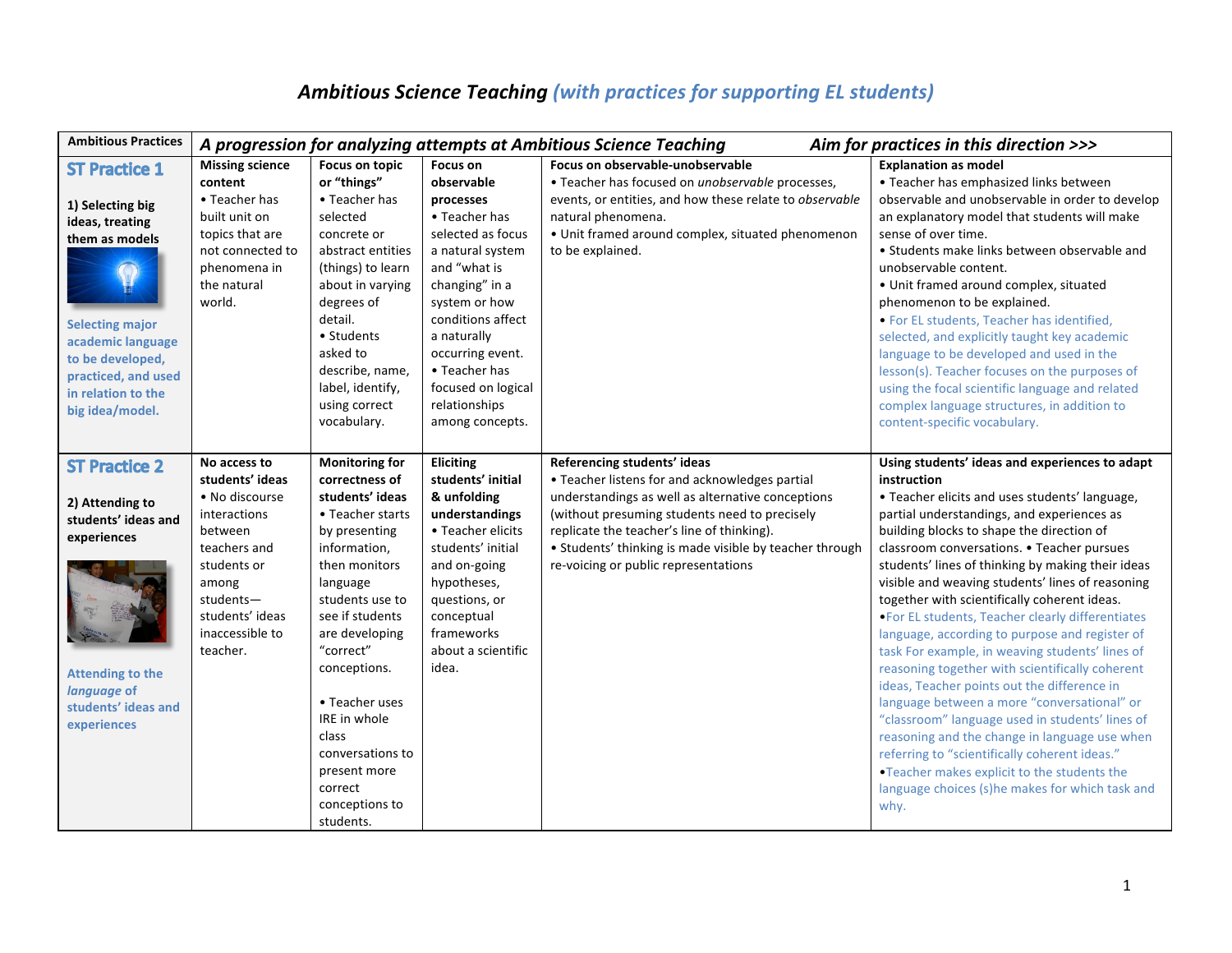| <b>ST Practice 3</b>     | <b>Students not</b>          | Primarily                      | <b>Discovering or</b> | Linking concepts within and across investigations      | <b>Model-Based Inquiry focus</b>                  |
|--------------------------|------------------------------|--------------------------------|-----------------------|--------------------------------------------------------|---------------------------------------------------|
|                          | engaged in                   | focusing on                    | Confirming            | • Teacher seeds students' thinking with new science    | • Teacher or students highlight gaps in tentative |
|                          | activity                     | procedure                      | <b>Science Ideas</b>  | concepts (not explanations) and asks students to use   | explanatory models as the motivation for          |
| 3) Using activity to     | • There are no               | • Teacher asks                 | • Teacher has         | these ideas to shape and/or make sense of an           | investigations.                                   |
| support on-going         | observations                 | students to                    | students              | investigation.                                         | • Teacher builds in background knowledge of       |
| changes in               | made, use of 2 <sup>nd</sup> | describe                       | "discover"            | • Science ideas are up for discussion. Public          | underlying (unobservable) science ideas and       |
| reasoning                | hand data,                   | procedures for                 | science concepts      | representations of students' ideas change in response  | models before, during, and following an inquiry,  |
|                          | simulations, or              | activities or                  | for themselves        | to findings from each day.                             | but without doing the reasoning for the students. |
|                          | lab work to                  | experimental                   | without guidance      | • For EL students, Teacher uses visuals, charts, and   | • Students derive explanatory language from       |
|                          | develop a                    | set-ups.                       | OR has students       |                                                        | activity and use it to reconsider their models.   |
|                          |                              | • Science                      | use an activity as    | other comprehensible input supports to share new       | • Science activity is about revising and testing  |
|                          | concept.<br>• Teachers       |                                | a "proof of           | science concepts.                                      | models to synthesize ideas and explain problems.  |
|                          | presentations or             | concepts are<br>played down to | concept."             |                                                        |                                                   |
| <b>Using activity to</b> |                              | allow time to                  | • Science is about    |                                                        | • For EL students, Teacher is explicit about the  |
| support content          | readings                     |                                |                       |                                                        | purpose and register of the language used for a   |
| comprehension and        | substitute for               | talk about                     | acquiring             |                                                        | particular task as well as the vocabulary the     |
| academic language        | engagement with              | designing                      | accepted facts,       |                                                        | students are using or can use (e.g. what is       |
| development in the       | science practices.           | observations.                  | principles, or        |                                                        | "explanatory language?")                          |
| science classroom        |                              | • Talk with                    | laws. Students        |                                                        | • Teacher provides multiple English language      |
|                          |                              | students is                    | collect               |                                                        | development supports, such as a number of         |
|                          |                              | about how to do                | information to        |                                                        | sentence stems, to support EL students in         |
|                          |                              | an activity or                 | recognize or          |                                                        | explaining problems and their models, and         |
|                          |                              | about error,                   | prove patterns,       |                                                        | synthesizing ideas.                               |
|                          |                              | validity,                      | but not to make       |                                                        | • For EL students, teacher explicitly teaches     |
|                          |                              | reliability,                   | sense of              |                                                        | students' language for explaining problems and    |
|                          |                              | recording data.                | underlying causes     |                                                        | their models and synthesizing ideas.              |
| <b>ST Practice 4</b>     | No press for a               | "What                          | "How/ partial         | <b>Causal explanation</b>                              | Arguing from evidence about an explanatory        |
|                          | scientific                   | happened"                      | why" something        | • Teacher has students use unobservable events,        | model                                             |
|                          | explanation                  | explanation                    | happened              | processes, and entities to construct a causal story of | Teacher asks students to use evidence to support  |
| 4) Pressing for          | • Teacher does               | • Teacher asks                 | explanation           | why something happened. (may mean first supporting     | key parts of the causal story.                    |
| explanation              | not ask students             | students to                    | • Teacher asks        | students through "what" and "how explanations" with    | • Teacher unpacks learning about "what counts"    |
|                          | to provide any               | describe                       | students to           | goal of working toward "why explanations")             | as evidence with students and scaffolds their use |
|                          |                              |                                |                       |                                                        |                                                   |
|                          | form of                      | relationships                  | hypothesize           | • Teacher unpacks learning about the nature of         | of it.                                            |
|                          | explanation; or              | between                        | about reasons for     | scientific explanations with students, and about "what | • Students supported in engaging in scientific    |
|                          | teacher uses                 | variables,                     | relationships         | counts" as evidence.                                   | argument with peers, evaluating their own         |
|                          | "explain" to                 | differences                    | among variables       | . For EL students, Teacher begins with an open-ended   | arguments and those of others.                    |
|                          | mean "justify" as            | between                        | or observations,      | question, slows down the pace of the dialogue and      | . Teacher creates and makes explicit to the EL    |
| <b>Pressing for</b>      | in justify the               | experimental                   | and how these         | allows more turns by the student to explain or clarify | students multiple language supports, such as      |
| explanation and          | existence of an              | groups, trends                 | predict the ways      | thinking before the Teacher evaluating/recasting.      | sentence stems, for the students to use in        |
| attention to             | entity or                    | over time, or                  | some natural          | Teacher questions are aimed at understand the          | framing and sharing their ideas.                  |
| <i>academic</i>          | accepted fact.               | qualitative                    | system will           | meaning of what the EL student is contributing. When   | • Teacher makes explicit what language the        |
| language/language        | • There is no                | observations.                  | behave.               | recasting EL student responses, Teacher models         | students are using and for what purpose (i.e.     |
| of the science           | event or process             | "Explain what                  |                       | language use.                                          | language functions).                              |
| classroom                | that is subject to           | you see in the                 |                       | • If needed, Teacher invites the EL student to         | Teacher explicitly teaches language of            |
|                          | explanation.                 | data."                         |                       | reference or draw a visual to represent thinking.      | explanation to EL students                        |
|                          |                              |                                |                       | • Teacher makes explicit what language the students    |                                                   |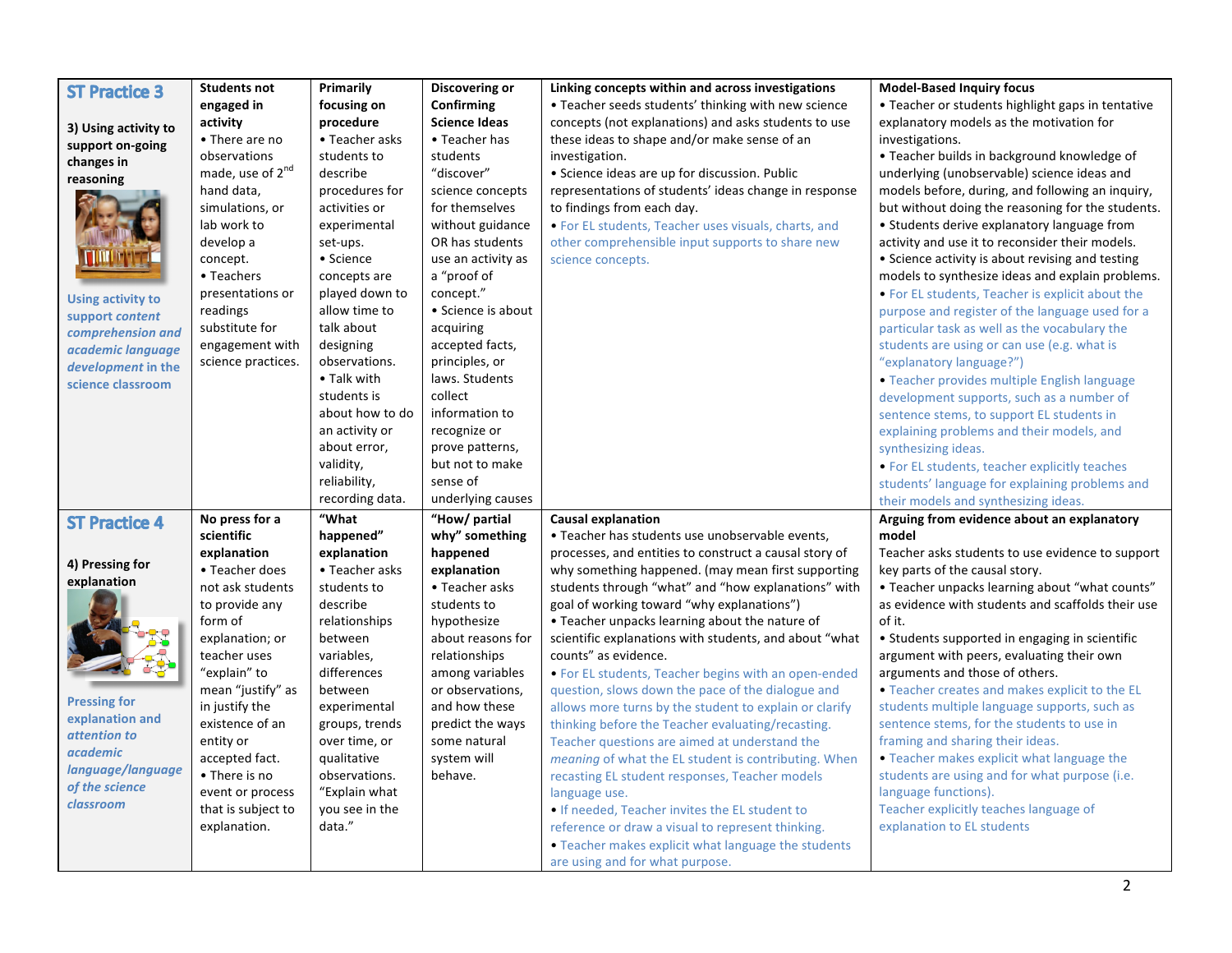

## **Ambitious Teaching for EL Students**

| <b>Ambitious</b><br><b>Practices</b>                                                                                                                                                        | A progression for analyzing attempts at Ambitious Teaching (for EL Students) Aim for practices in this direction >>>                 |                                                                                                                                                                                                                                                                                           |                                                                                                                                                                                                                                                                                                              |                                                                                                                                                                                                                                                                                                               |                                                                                                                                                                                                                                                                                                                                                                                                                                                                                                                                                                                                                                                                                                                                                                                                                                |  |
|---------------------------------------------------------------------------------------------------------------------------------------------------------------------------------------------|--------------------------------------------------------------------------------------------------------------------------------------|-------------------------------------------------------------------------------------------------------------------------------------------------------------------------------------------------------------------------------------------------------------------------------------------|--------------------------------------------------------------------------------------------------------------------------------------------------------------------------------------------------------------------------------------------------------------------------------------------------------------|---------------------------------------------------------------------------------------------------------------------------------------------------------------------------------------------------------------------------------------------------------------------------------------------------------------|--------------------------------------------------------------------------------------------------------------------------------------------------------------------------------------------------------------------------------------------------------------------------------------------------------------------------------------------------------------------------------------------------------------------------------------------------------------------------------------------------------------------------------------------------------------------------------------------------------------------------------------------------------------------------------------------------------------------------------------------------------------------------------------------------------------------------------|--|
| <b>EL Practice 1</b><br>1) Attending to the<br>development of<br>metalinguistic<br>knowledge, such<br>as language<br>register (e.g.<br><b>Fostering EL</b><br>students'<br>metacognition of | No attention to<br>metalinguistic<br>knowledge<br>Teacher does not<br>address the use<br>of language in<br>the science<br>classroom. | <b>Attending to academic</b><br>vocabulary<br>Teacher introduces and<br>teaches academic<br>vocabulary related to the<br>science content, but does<br>not embed the vocabulary<br>instruction into the<br>scientific work and<br>discussions in the class.<br>This usually happens at the | <b>Embedding academic</b><br>vocabulary instruction<br>Teacher embeds academic<br>vocabulary instruction related<br>to the science content, within<br>the context of the scientific<br>work and discussions in the<br>class. This mainly happens<br>during or after the sense-<br>making part of the lesson. | Drawing attention to the<br>language being used in the<br>science classroom and the<br>functions of that language<br>Teacher draws the students'<br>attention to the scientific<br>functions of language being<br>used in the lesson. Scientific<br>functions of language may<br>include, but are not limited | <b>Explicit attention to and embedding of</b><br>metalinguistic knowledge of the science<br>classroom<br>Teacher explicitly teaches the language<br>being used in the science classroom in<br>the lesson and the purpose of using the<br>language for a particular scientific<br>practice, such as describing a model.<br>Teacher frequently references and<br>returns to the language focus of the                                                                                                                                                                                                                                                                                                                                                                                                                            |  |
| language use,<br>language<br>functions, and<br>language forms<br>for different<br>purposes in<br>different<br>situations)                                                                   |                                                                                                                                      | beginning of the lesson.                                                                                                                                                                                                                                                                  |                                                                                                                                                                                                                                                                                                              | to: explain, predict,<br>hypothesize, or conclude.<br>Teacher draws the students'<br>attention to the structure of<br>scientific language (e.g.<br>using sentence stems to<br>frame scientific<br>explanations).                                                                                              | lesson throughout the lesson and holds<br>EL students accountable for using more<br>academic-oriented, formalized forms of<br>language in the science classroom.<br>Teacher clearly differentiates the<br>language used according to purpose and<br>register of task. For example, in moving<br>from informal to more formal science<br>talk, Teacher elicits and re-voices<br>students' talk in scientific language,<br>pointing out the difference between the<br>two types of language, and change in<br>language use according to the task (e.g.<br>discussing the content of a scientific idea<br>with peers and moving to more formal<br>scientific language for whole class<br>presentations or writing).<br>Teacher makes explicit to the students<br>the language choices (s)he makes for<br>which situation and why. |  |